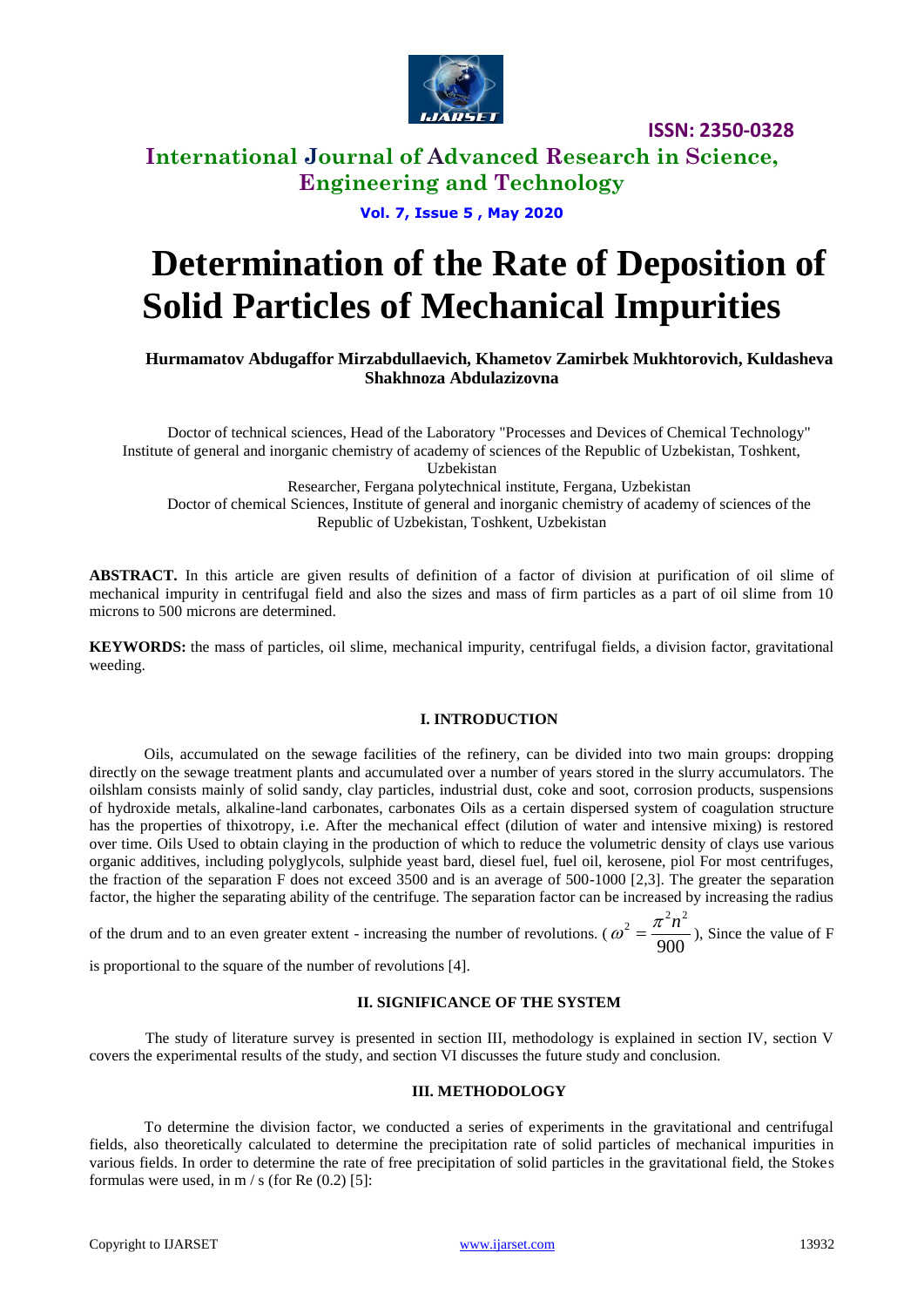

# **ISSN: 2350-0328 International Journal of Advanced Research in Science, Engineering and Technology**

## **Vol. 7, Issue 5 , May 2020**

$$
\omega_{oc} = \frac{d_s^2 g(\rho_T - \rho_c)}{18\mu},\tag{1}
$$

where: DE is an equivalent particle diameter, m; g - acceleration of free fall,  $G = 9.81$  m / s2; (- particle density, kg / m3; (- dynamic viscosity of the medium, PA \* with. The determination of the precipitation rate of a spherical single particle in a fixed unlimited medium was determined using the Archimedescript:

$$
Ar = Ga \frac{\Delta \rho}{\rho_c} = \frac{\text{Re}^2}{Fr} \frac{\rho - \rho_c}{\rho_c} = \frac{d^3(\rho - \rho_c)\rho_c g}{\mu^2},\tag{2}
$$

где*Ga=Re<sup>2</sup> /Fr* –

Galilean's criterion. The frude criterion was calculated by the following formula:

$$
Fr_{\mu} = n^2 d / g, \qquad (3)
$$

where the N-frequency of the flux rotation, C-1; D-diameter of hydrocyclone, m;  $G = 9.81$  m / s2 Acceleration

of free fall. Reynolds criterion determined: Re = 
$$
\frac{\omega d\rho}{\mu}
$$
,

where (- flow rate,  $m / s$ ; d - hydrocyclone diameter, m; (- density medium, kg / m3; (- dynamic environmental viscosity coefficient, PA \* s. Based on the calculations, hydrodynamic mode inside the hydrochlor

$$
Ly = \frac{\text{Re}^3}{Ar} \frac{\text{Re} \operatorname{Fr}\rho_c}{\rho - \rho_c} = \frac{\omega_{oc}^3 \rho_c^2}{\mu_c (\rho - \rho_c)g}.
$$
 (4)  
Centrifugal force (in H), acting on a particle, is:

 $C = mn^2 / R = m\omega^2 R$ , (5) where: m - the mass of the particles, kg; (- the angular speed of rotation of the particle, C-1; N is the

circumferential speed of rotation of the particle, C-1; R- Radius of the rotation of the particle, m. The power of gravity:  $P = mg$ . (6)

Solving equations (1) and (5), we get:

$$
K_p = \frac{C}{P} = \frac{m\omega^2 R}{mg} = \frac{\omega^2 R}{g},\tag{7}
$$

Where: CR - separation factor. To determine the precipitation rate of solid particles of mechanical impurities, various particles (stone, sand, earth) of various sizes were taken (stone, sand, earth), i.e. from 10 μm to 500 microns. The sedimentation diameter of solid particles (in  $\mu$ m) was calculated by the following formula:

$$
d_s = \sqrt{1810 \mu H/(\rho_1 - \rho_2) g \tau},\tag{8}
$$

where, the dynamic viscosity of the medium, Pa  $\cdot$  C; (1 - the density of the solid particle, g / cm3; (2 - the density of the medium,  $g / cm3$ ; H is the height of the particle sedimentation, cm; G - acceleration of gravity, m / s2;

$$
d_{\rho} = \sqrt[3]{\frac{6V}{\pi}} = 1,24\sqrt[3]{\frac{M}{\rho}},\tag{9}
$$

where V is the volume of the particle, M3. As part of the captured mass contain various impurities (sand, earth, stones) with various sizes (within  $10 \div 500$  microns). To determine the size and mass of the particles, we conducted a series of experiments.

#### **IV. EXPERIMENTAL RESULTS**

Before determining the sizes of caught solid particles of mechanical impurities, they were dried into the furnace of the brand - SNOL 1,6.2,5.1 / 11-И2 for 1-2 hours at a temperature of 100-150.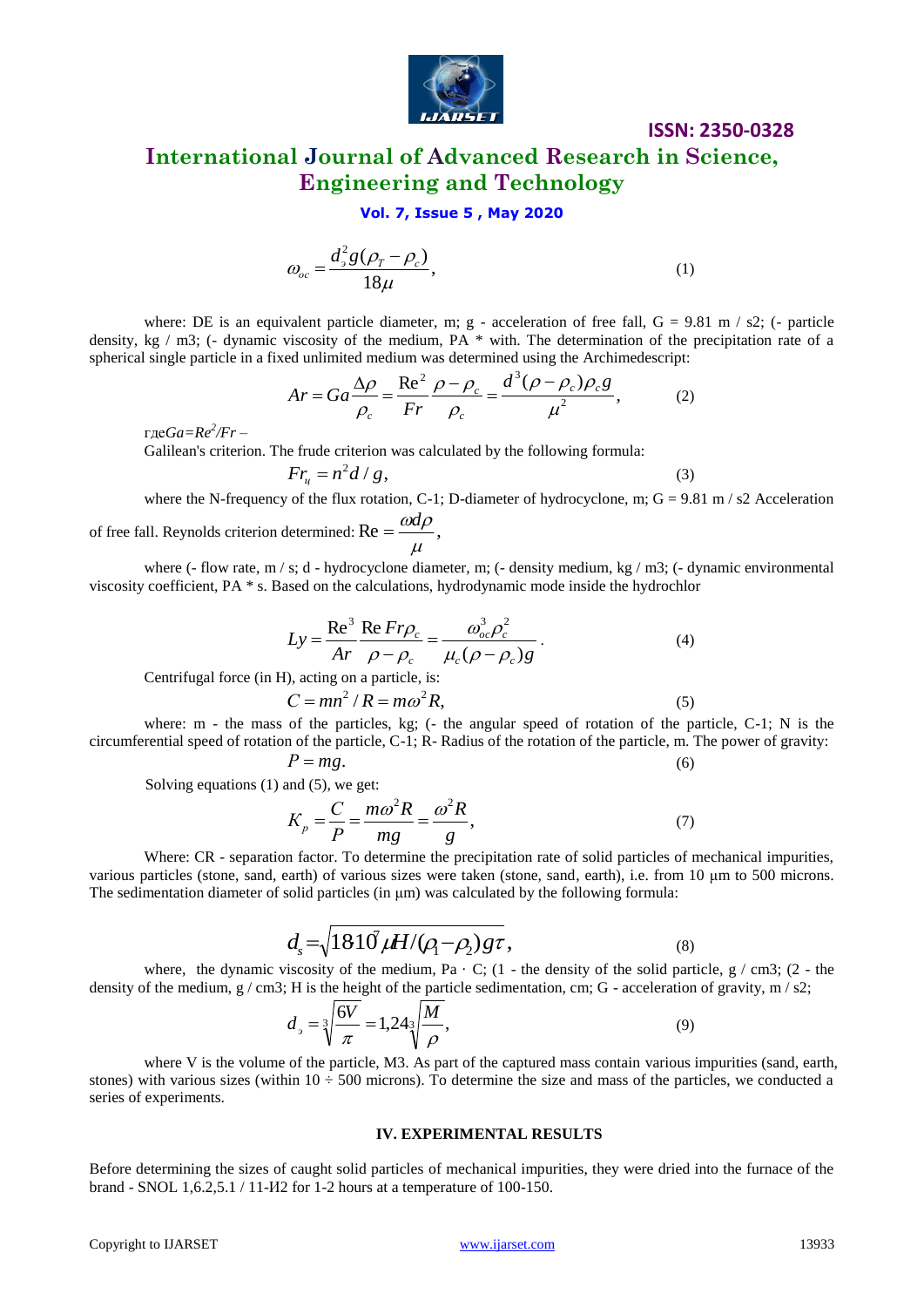

**ISSN: 2350-0328**

# **International Journal of Advanced Research in Science, Engineering and Technology**

# **Vol. 7, Issue 5 , May 2020**

Тable 1

| Sizes and weight of solid particles in the structure of the captured mass |                      |         |         |         |            |         |          |          |
|---------------------------------------------------------------------------|----------------------|---------|---------|---------|------------|---------|----------|----------|
| Name of                                                                   | Particle size, um    |         |         |         |            |         |          |          |
| solid                                                                     | 500                  | 400     | 325     | 270     | <b>200</b> | 100     | 50       | 10       |
| particles                                                                 | Mass of particles, g |         |         |         |            |         |          |          |
| A rock                                                                    | 0.0045               | 0.0017  | 0.00067 | 0.00030 | 0.00027    | 0.00016 | 0.00011  | 0,000097 |
| Land                                                                      | 0.00175              | 0.00170 | 0.00021 | 0.00007 | 0.00005    | 0.00001 | 0.000009 | 0,000006 |
| Sand                                                                      | 0.0030               | 0.0023  | 0.0015  | 0.0004  | 0.0003     | 0.0001  | 0.000087 | 0.000054 |

**Table 1 shows that the oil sludge contains various solid impurities, such as stone, earth, sand, etc. The mass of fine solid particles of the stone in the composition of the oil sludge with a size of 10 μm to 500 μm will change in**  the range of  $0.0045 \div 0.000097$  g, and the Earth is in the range of  $0.00175 \div 0.000006$  g



 $\rightarrow$  камень;  $\rightarrow$  земля;  $\rightarrow$  песок.

**Figure 1. Determination of solid particles depending on their size**

Figure 1 shows that with an increase in the size of solid particles of mechanical impurities, their mass also increases, i.e. The mass of 10 μm particles is 0.000097 g, the mass of 50 μm particle is 0.00011. With a further increase in the size of solid particles up to 500 μm, their mass was 0.0045, after determining the size and mass of solid particles The results of the studies on the definition of the value of the separation factor are shown in Table 2.

|  | <b>Table 2</b> |  |  |
|--|----------------|--|--|
|  |                |  |  |

| The values of the rate of free deposition of single solids in centrifugal and gravitational fields |                                                   |                                                                  |                          |                                                                                                                           |  |  |
|----------------------------------------------------------------------------------------------------|---------------------------------------------------|------------------------------------------------------------------|--------------------------|---------------------------------------------------------------------------------------------------------------------------|--|--|
| Particle size.<br>$m \times 106$                                                                   | Free deposition rate in<br>gravitats.phol,<br>m/s | The rate of deposition<br>in the<br>centrifugis. Field, m /<br>s | Separation<br>factor, cr | The values of the rate<br>of free deposition of<br>single solids in<br>centrifugal and<br>gravitational field<br>Arkhimed |  |  |
| 10                                                                                                 | 0,00095                                           | 1,55                                                             | 1630,98                  | 18,1                                                                                                                      |  |  |
| 50                                                                                                 | 0,001                                             | 1,76                                                             | 1630,98                  | 20,1                                                                                                                      |  |  |
| 100                                                                                                | 0,0015                                            | 2,56                                                             | 1630,98                  | 29,5                                                                                                                      |  |  |
| 200                                                                                                | 0,0026                                            | 4,32                                                             | 1630,98                  | 50,22                                                                                                                     |  |  |
| 270                                                                                                | 0.0029                                            | 4,80                                                             | 1630,98                  | 56,09                                                                                                                     |  |  |
| 325                                                                                                | 0,0065                                            | 10,72                                                            | 1630,98                  | 98,1                                                                                                                      |  |  |

**The values of the rate of free deposition of single solids in centrifugal and gravitational fields**